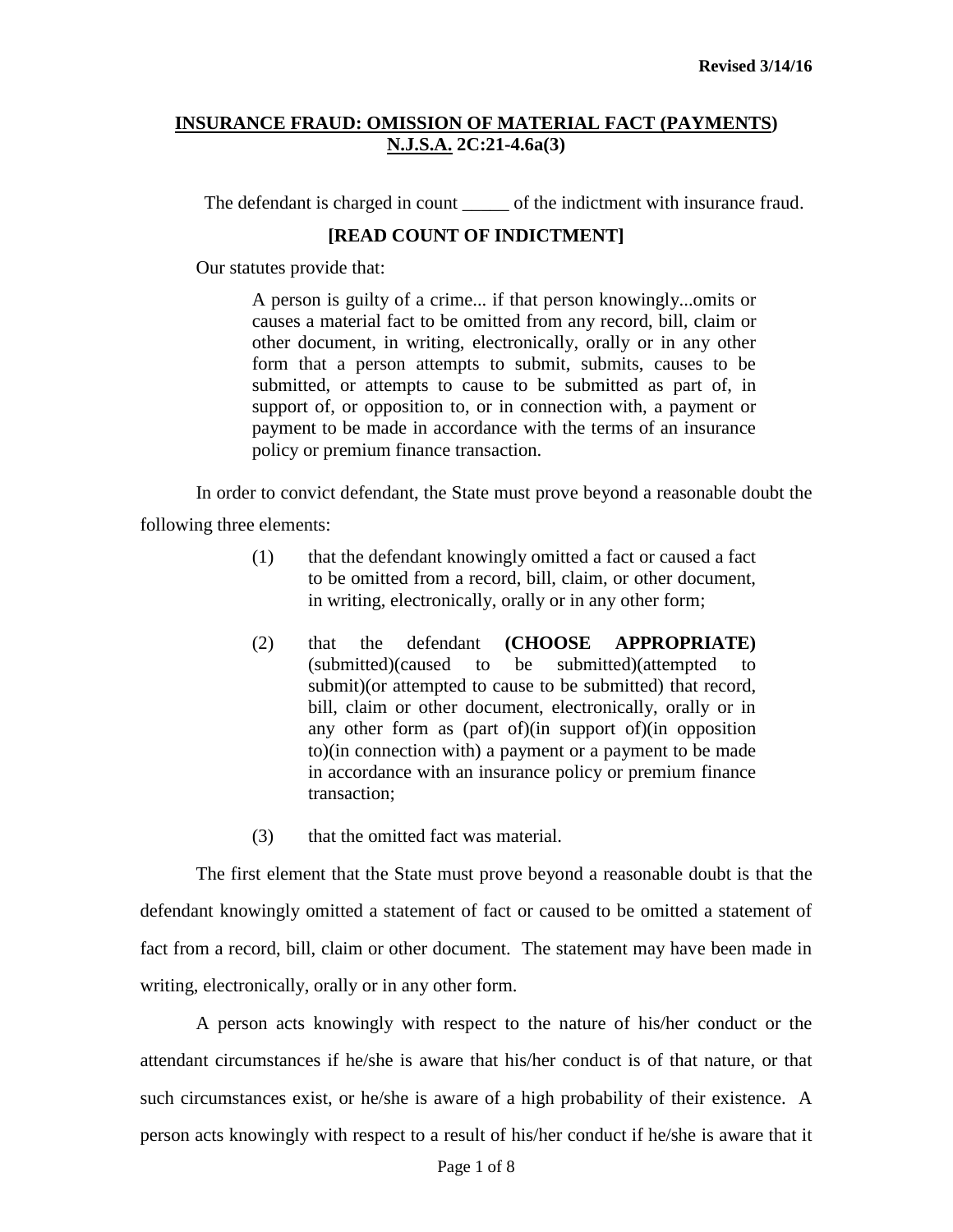is practically certain that his/her conduct will cause such a result. "Knowing," "with knowledge," or equivalent terms have the same meaning. Knowingly is a state of mind and cannot be seen and can only be determined by inference from conduct, words or acts. Therefore, it is not necessary that witnesses be produced by the State to testify that a defendant said that he/she knowingly did something. His/her knowledge may be gathered from his/her acts and his/her conduct and from all he/she said and did at the particular time and place and from all the surrounding circumstances reflected in the testimony [and evidence adduced at trial].

The second element the State must prove beyond a reasonable doubt is that the defendant (submitted) (caused to be submitted) (attempted<sup>1</sup> to submit)(attempted to cause to be submitted) the statement (as part of) (in connection with)(in support of)(in opposition to) a payment made or to be made in accordance with the terms of an insurance policy or premium finance transaction.

"Insurance policy" means the instrument, in writing, electronically or in any other form, in which are set forth the terms of any certificate of insurance, binder of coverage, contract of insurance or contract of re-insurance, issued by an insurance company, including, but not limited to, a State-assigned risk plan, plan of indemnity protection provided by or on behalf of a joint insurance fund or benefit plan, motor club service plan, or guaranty bond, surety bond, cash bond or any other alternative to insurance authorized or permitted by the State of New Jersey.<sup>2</sup>

"Insurance company" means any person, company, corporation, unincorporated association, partnership, professional corporation, agency of government and any other entity authorized or permitted to do business in New Jersey, subject to regulation by the State, or incorporated or organized under the laws of any other state of the United States or of any foreign nation or of any province or territory thereof, to indemnify another

l

<sup>1</sup> If attempt is charged, the jury should be instructed from the Model Jury Charge, Attempt N.J.S.A. 2C:5-1, as attempt requires a purposeful mental state.

N.J.S.A. 2C:21-4.5.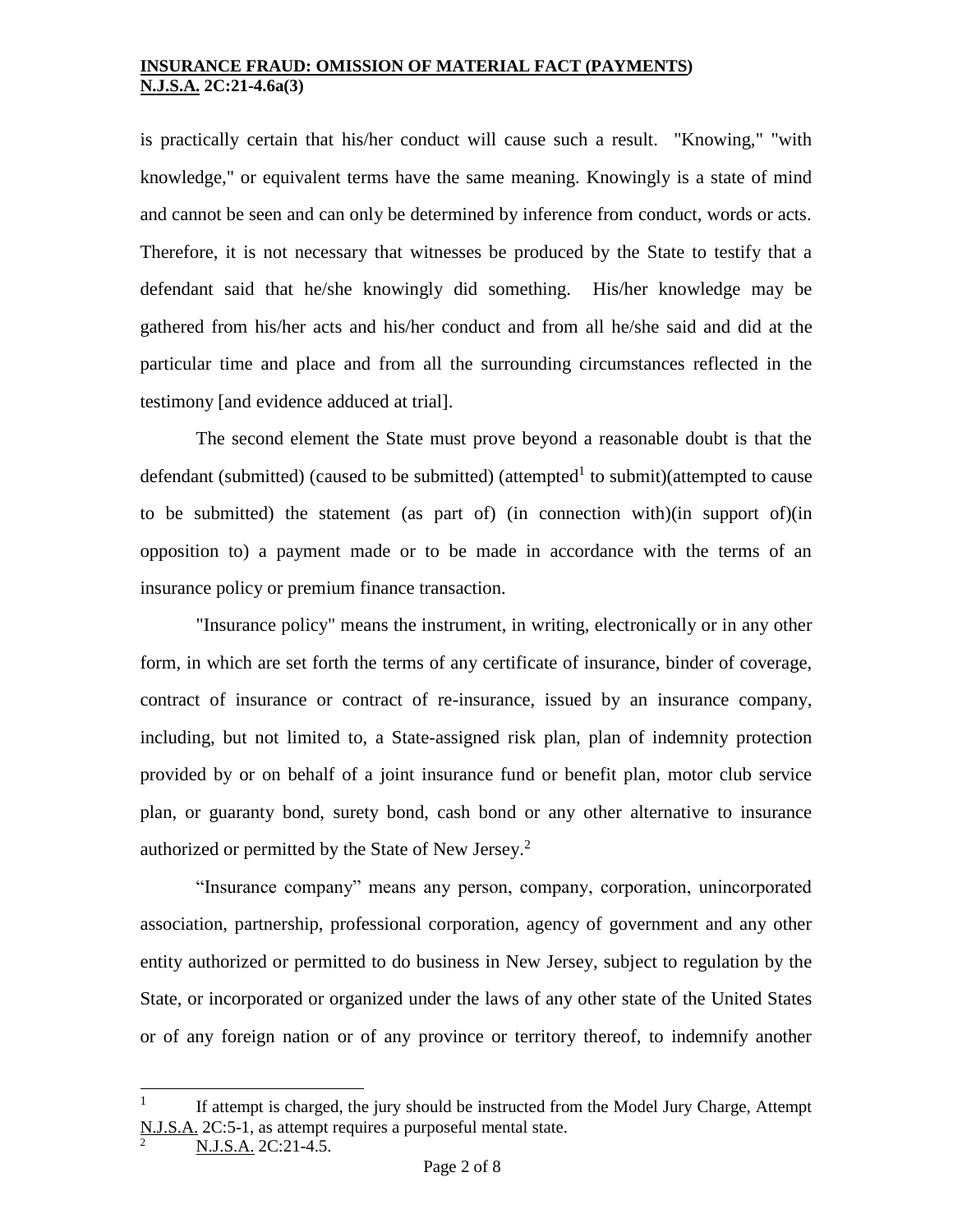against loss, damage, risk or liability arising from a contingent or unknown event. Insurance company includes, but is not limited to, an insurance company as that term is defined in section 3 of P.L. 1983, c. 320 (C. 17:33A-3), self-insurer, re-insurer, reciprocal exchange, inter-insurer, hospital, medical or health service corporation, health maintenance organization, surety, assigned risk plan, joint insurance fund, and any other entity legally engaged in the business of insurance as authorized or permitted by the State of New Jersey, including but not limited to any such entity incorporated or organized under the laws of any other state of the United States or of any foreign nation or of any province or territory thereof.<sup>3</sup>

# **[CHARGE APPROPRIATE SECTION IF APPLICABLE:**

Insurance company includes, but is not limited to, an insurance company which can be in the form of any corporation, association, partnership, reciprocal exchange, interinsurer, Lloyd's insurer, fraternal benefit society or other person engaged in the business of insurance pursuant to Subtitle 3 of Title 17 of the Revised Statutes (C. 17:17- 1 et seq.), or Subtitle 3 of Title 17B of the New Jersey Statutes (C. 17B:17-1 et seq.); or any medical service corporation operating pursuant to  $P.L.$  1940,  $C.$  74 (C. 17:48A-1 et [seq.\)](http://web2.westlaw.com/find/default.wl?rp=%2ffind%2fdefault.wl&vc=0&DB=1000045&DocName=NJST17%3A48A%2D1&FindType=L&AP=&fn=_top&rs=WLW8.02&mt=Westlaw&vr=2.0&sv=Split); or any hospital service corporation operating pursuant to  $P.L.$  1938, c. 366 [\(C.](http://web2.westlaw.com/find/default.wl?rp=%2ffind%2fdefault.wl&vc=0&DB=1000045&DocName=NJST17%3A48%2D1&FindType=L&AP=&fn=_top&rs=WLW8.02&mt=Westlaw&vr=2.0&sv=Split) [17:48-1 et seq.\)](http://web2.westlaw.com/find/default.wl?rp=%2ffind%2fdefault.wl&vc=0&DB=1000045&DocName=NJST17%3A48%2D1&FindType=L&AP=&fn=_top&rs=WLW8.02&mt=Westlaw&vr=2.0&sv=Split); or any health service corporation operating pursuant to P.L. 1985, c. 236 (C. [17:48E-1 et seq.\)](http://web2.westlaw.com/find/default.wl?rp=%2ffind%2fdefault.wl&vc=0&DB=1000045&DocName=NJST17%3A48E%2D1&FindType=L&AP=&fn=_top&rs=WLW8.02&mt=Westlaw&vr=2.0&sv=Split); or any dental service corporation operating pursuant to P.L. 1968, c. 305 (C. [17:48C-1 et seq.\)](http://web2.westlaw.com/find/default.wl?rp=%2ffind%2fdefault.wl&vc=0&DB=1000045&DocName=NJST17%3A48C%2D1&FindType=L&AP=&fn=_top&rs=WLW8.02&mt=Westlaw&vr=2.0&sv=Split); or any dental plan organization operating pursuant to P.L. 1979,  $c. 478$  (C. [17:48D-1 et seq.\)](http://web2.westlaw.com/find/default.wl?rp=%2ffind%2fdefault.wl&vc=0&DB=1000045&DocName=NJST17%3A48D%2D1&FindType=L&AP=&fn=_top&rs=WLW8.02&mt=Westlaw&vr=2.0&sv=Split); or any insurance plan operating pursuant to P.L. 1970, c. 215 (C. [17:29D-1\)](http://web2.westlaw.com/find/default.wl?rp=%2ffind%2fdefault.wl&vc=0&DB=1000045&DocName=NJST17%3A29D%2D1&FindType=L&AP=&fn=_top&rs=WLW8.02&mt=Westlaw&vr=2.0&sv=Split); or the New Jersey Insurance Underwriting Association operating pursuant to  $P.L.$  1968, c. 129 (C. [17:37A-1 et seq.\)](http://web2.westlaw.com/find/default.wl?rp=%2ffind%2fdefault.wl&vc=0&DB=1000045&DocName=NJST17%3A37A%2D1&FindType=L&AP=&fn=_top&rs=WLW8.02&mt=Westlaw&vr=2.0&sv=Split); or the New Jersey Automobile Full Insurance Underwriting Association operating pursuant to P.L. 1983, c. 65 (C. [17:30E-1 et seq.\)](http://web2.westlaw.com/find/default.wl?rp=%2ffind%2fdefault.wl&vc=0&DB=1000045&DocName=NJST17%3A30E%2D1&FindType=L&AP=&fn=_top&rs=WLW8.02&mt=Westlaw&vr=2.0&sv=Split) and the Market Transition Facility operating pursuant to section 88 of  $\underline{P.L.}$  1990,  $\underline{c}$ . 8 (C. [17:33B-11\)](http://web2.westlaw.com/find/default.wl?rp=%2ffind%2fdefault.wl&vc=0&DB=1000045&DocName=NJST17%3A33B%2D11&FindType=L&AP=&fn=_top&rs=WLW8.02&mt=Westlaw&vr=2.0&sv=Split); or any risk retention group or purchasing group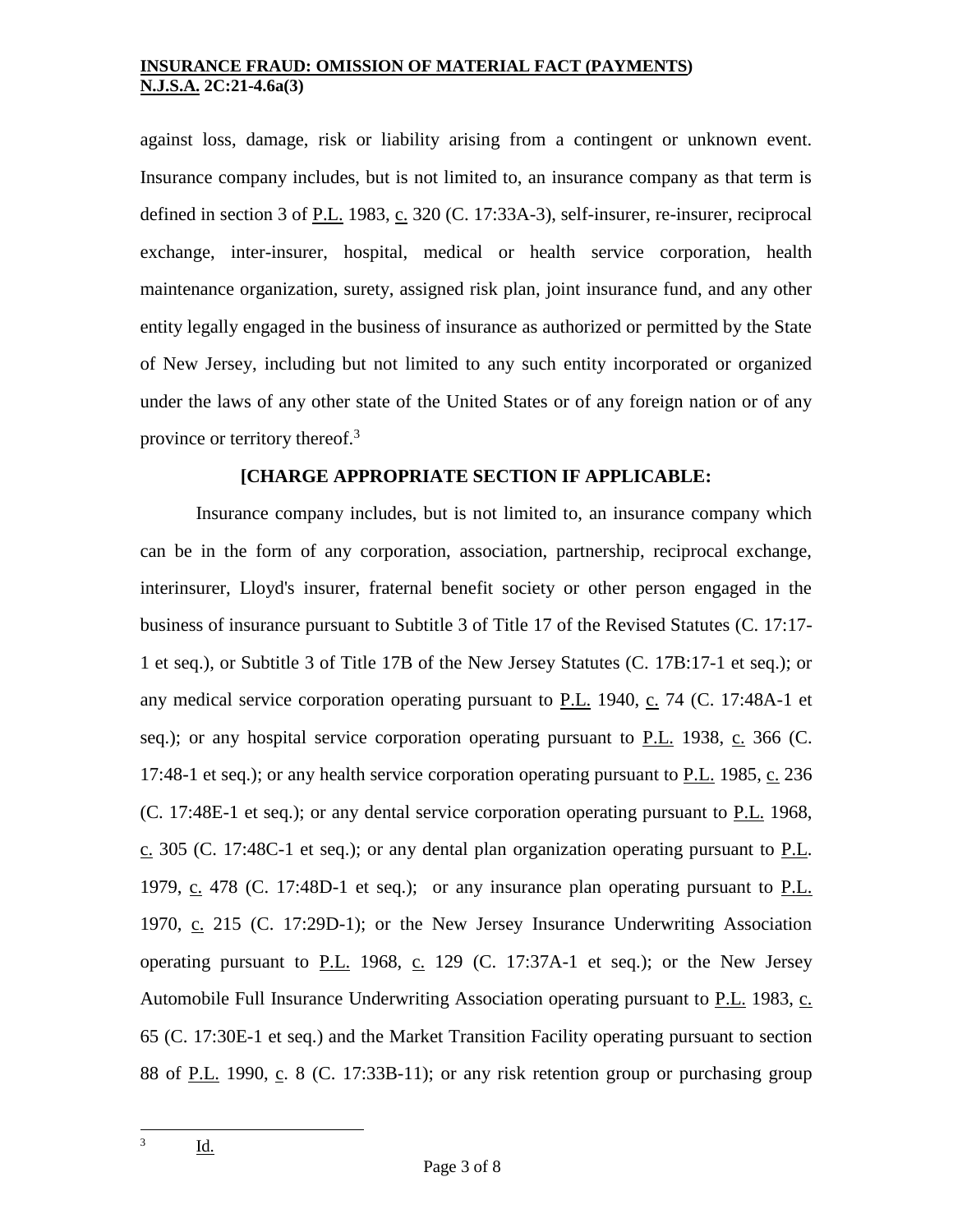operating pursuant to the "Liability Risk Retention Act of 1986," [15 U.S.C.](http://web2.westlaw.com/find/default.wl?rp=%2ffind%2fdefault.wl&vc=0&DB=1000546&DocName=15USCAS3901&FindType=L&AP=&fn=_top&rs=WLW8.02&mt=Westlaw&vr=2.0&sv=Split) § 3901 et [seq.](http://web2.westlaw.com/find/default.wl?rp=%2ffind%2fdefault.wl&vc=0&DB=1000546&DocName=15USCAS3901&FindType=L&AP=&fn=_top&rs=WLW8.02&mt=Westlaw&vr=2.0&sv=Split)<sup>4</sup>, or a self-insurer, re-insurer, reciprocal exchange, inter-insurer, hospital, medical or health service corporation, health maintenance organization, surety, assigned risk plan, joint insurance fund, and any other entity legally engaged in the business of insurance as authorized or permitted by the State of New Jersey, including but not limited to any such entity incorporated or organized under the laws of any other state of the United States or of any foreign nation or of any province or territory thereof.<sup>5</sup>

Premium finance transaction means a transaction involving or related to insurance premium financing which is subject to the Insurance Premium Finance Company Act, P.L. 1968, <u>c.</u> 221 (<u>N.J.S.A.</u> 17:16D-1 et. seq.]<sup>6</sup>

# **[RESUME MAIN CHARGE]**

The third element the State must prove beyond a reasonable doubt is that the statement omitted was material.

An omitted fact is material if it could have reasonably affected the decision by an insurance company to provide insurance coverage to a claimant or the decision to provide any benefit pursuant to an insurance policy or the decision to provide reimbursement or the decision to pay a claim.<sup>7</sup> **(THE COURT SHOULD TAILOR THIS PORTION OF THE CHARGE TO THE FACTS IF MATERIALITY IS DISPUTED)** <sup>8</sup>

# **[CHARGE IF APPLICABLE]**

# **(Statutory Inference regarding signature or initials)** <sup>9</sup>

If you find that \_\_\_\_\_\_\_\_ signed or initialed an application, bill, claim, affidavit, certification, record or other document, then you may infer that he/she read and reviewed

 $\overline{4}$  $\frac{1}{5}$  P.L. 1983, c. 320 (sec. 3)(N.J.S.A. 17:33A-3).

<sup>5</sup> N.J.S.A. 2C:21-4.5.

<sup>6</sup> Id.

 $\frac{7}{8}$  State v. Goodwin, 224 N.J. 102, 115 (2016).

See Model Jury Charges, Criminal, Perjury, N.J.S.A. 2C:28-1b. This paragraph should be tailored to the appropriate facts of the case if the issue regarding materiality is disputed or falls outside the examples cited. The New Jersey Supreme Court has consistently held that the subjective good faith of the applicant regarding an "innocent" mistake was not relevant to the materiality determination. Palisades Safety and Ins. Ass'n v. Bastien, 175 N.J. 144, 151 (1995).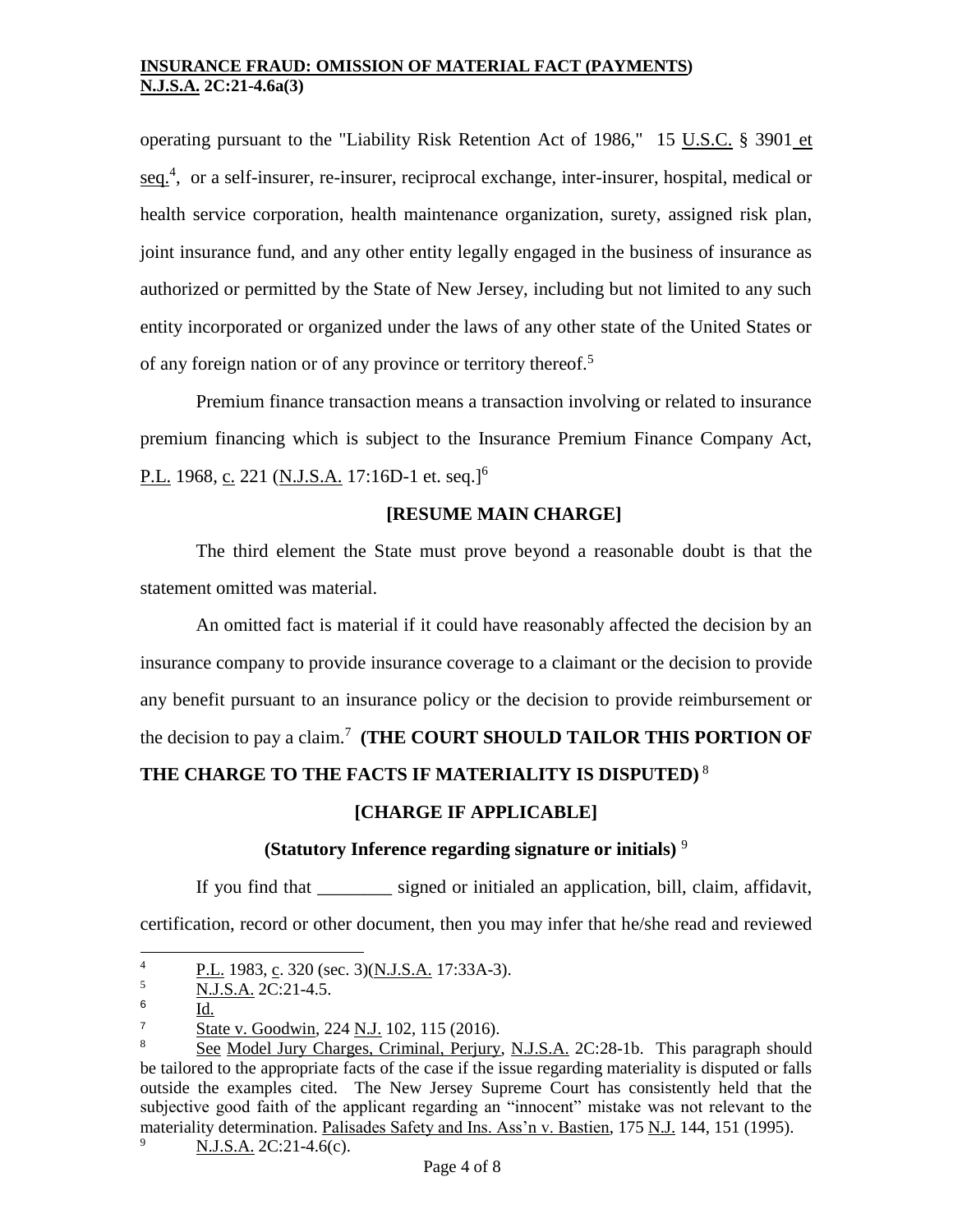the application, bill, claim, affidavit, certification, record or other document.

An inference is a deduction of fact that may be drawn logically and reasonably from another fact or group of facts established by the evidence. Whether or not an inference should be drawn is for you to decide using your own common sense, knowledge and everyday experience. Ask yourselves is it probable, logical and reasonable. However, you are never required or compelled to draw an inference. You alone decide whether the facts and circumstances shown by the evidence support an inference and you are always free to draw or not to draw an inference. If you draw an inference, you should weigh it in connection with all the other evidence in the case keeping in mind that the burden of proof is upon the State to prove all the elements of the crime beyond a reasonable doubt.

#### **[CHARGE IF APPLICABLE]**

#### **(Multiple fraudulent statements alleged in a single narrative or document)**

The State alleges that the defendant omitted multiple statements of facts that are alleged to be material. Multiple fraudulent statements may be considered by you to constitute multiple acts of insurance fraud only if the alleged fraudulent statement relates to a conceptually distinct claim. (Here, the State alleges the claims are distinct: Instruct the jury as to the nature of the State's claim. Charge the defendant's version, if requested.)

If the multiple statements made in a single narrative or document relate to a claim that is conceptually similar, it may then constitute only a single act of insurance fraud.<sup>10</sup> Thus, you must unanimously find that the State has met its burden to prove the four elements that I have defined for you as to a particular statement contained in any single narrative or document.<sup>11</sup> In other words, all twelve of you must agree that a particular

 $10<sup>°</sup>$ State v. Fleischman, 189 N.J. 539, 554 (2007). As an example where multiple false statements in a single narrative would constitute separate acts, Fleischman points to the situation where a false statement is made that an automobile was stolen, and that a false claim was made that a fur coat was in the automobile at the time of the theft. This would constitute separate acts of insurance fraud, even if contained in a single narrative.  $\underline{Id}$  at 546-547 n.3.<br>

Page 5 of 8 The Committee's view is that this specific unanimity charge is required as to a particular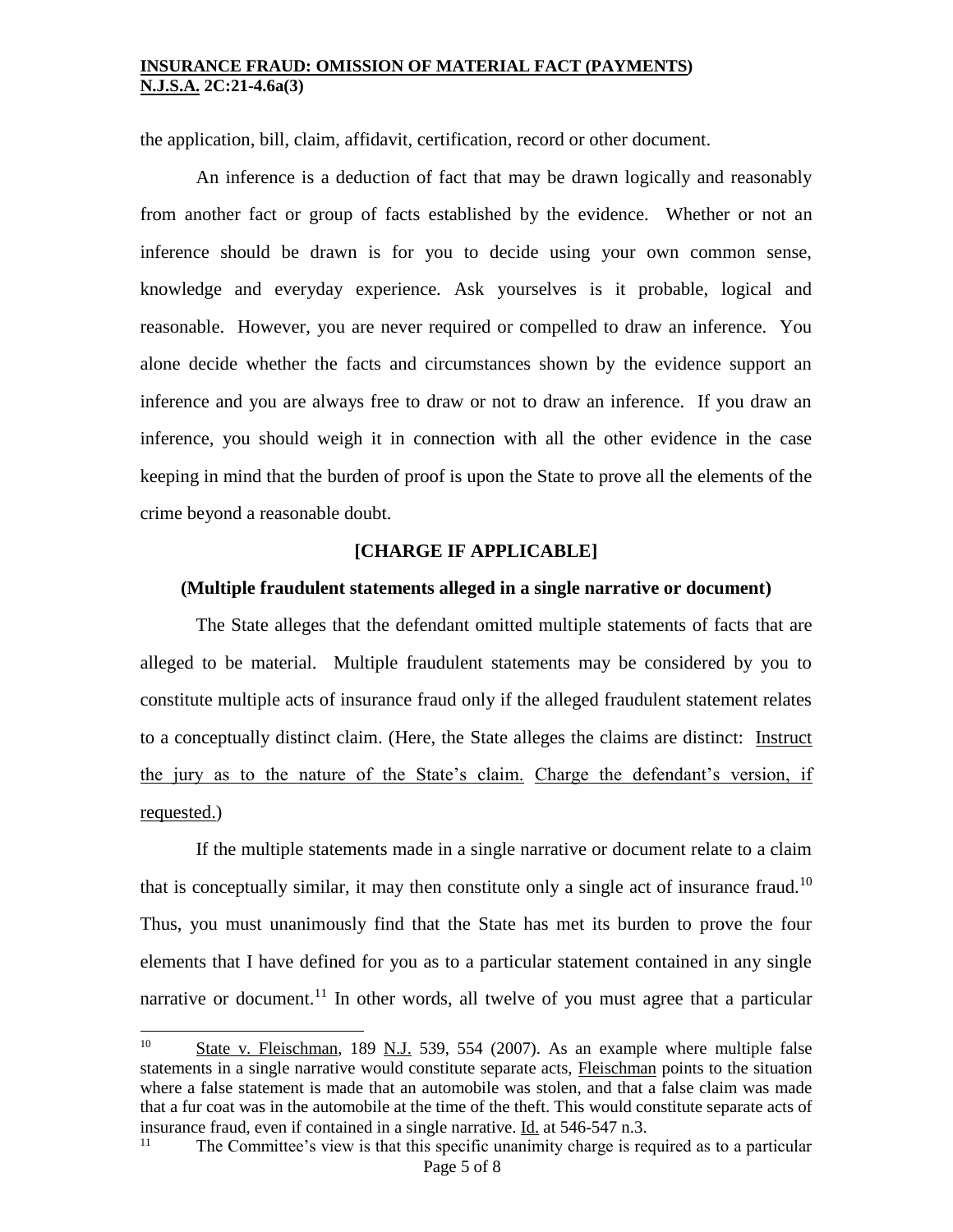statement contained in the narrative or document satisfies all four elements beyond a reasonable doubt in order to find the defendant guilty.

# **[RESUME MAIN CHARGE]**

If the State has failed to prove any of these elements beyond a reasonable doubt, then you must find defendant not guilty of the crime of insurance fraud. If you find that the State has proven beyond a reasonable doubt each of the four elements, then you must find defendant guilty of the crime of insurance fraud. If you find the defendant guilty of the crime of insurance fraud, you must then go on to consider the following.

# **[CHARGE IF SECOND DEGREE INSURANCE FRAUD IS ALLEGED]**

If you find that the State has proven the defendant guilty of insurance fraud, you must then consider if the defendant knowingly committed five or more acts of insurance fraud that had an aggregate value of at least one thousand dollars.

A section of our statute provides that the more serious crime of insurance fraud is if the defendant knowingly committed five or more acts of insurance fraud that had an aggregate value of at least one thousand dollars.<sup>12</sup>

I have already defined the mental state of knowingly for you.

An omitted material fact contained in a separate document or narrative relating to a single application may each constitute a separate act of insurance fraud.<sup>13</sup> However, multiple statements in the same narrative or document relating to a conceptually similar claim may only constitute a single act of insurance fraud. Thus, to find five or more acts,

l

statement pursuant to State v. Frisby, 174 N.J. 583 (2002) and State v. Gentry, 183 N.J. 30 (2005) and the cases cited therein as a matter of state constitutional law. Although a specific unanimity charge is not required in every circumstance where the jury must find some preliminary factual circumstances which might be evidence of a single course of conduct, *see e.g*. State v. Parker, 124 N.J. 628, 633 (1994) and examples cited therein, the discrete inquiry the jury must undertake regarding the materiality of a statement seems to make this scenario more like those examples cited in Frisby and Gentry which require a specific unanimity instruction as opposed to Parker and examples cited therein. A special verdict form may be needed to be used if the circumstances warrant.

<sup>12</sup> N.J.S.A. 2C:21-4.6(b). The statute states that claims of health care claims fraud can be aggregated under this section. If there are allegations of health care claims fraud, N.J.S.A. 2C:21.4.2, the Model Jury Charge on Health Care Claims Fraud should be used as appropriate for those alleged acts.

State v. Fleischman, 189 N.J. at 554.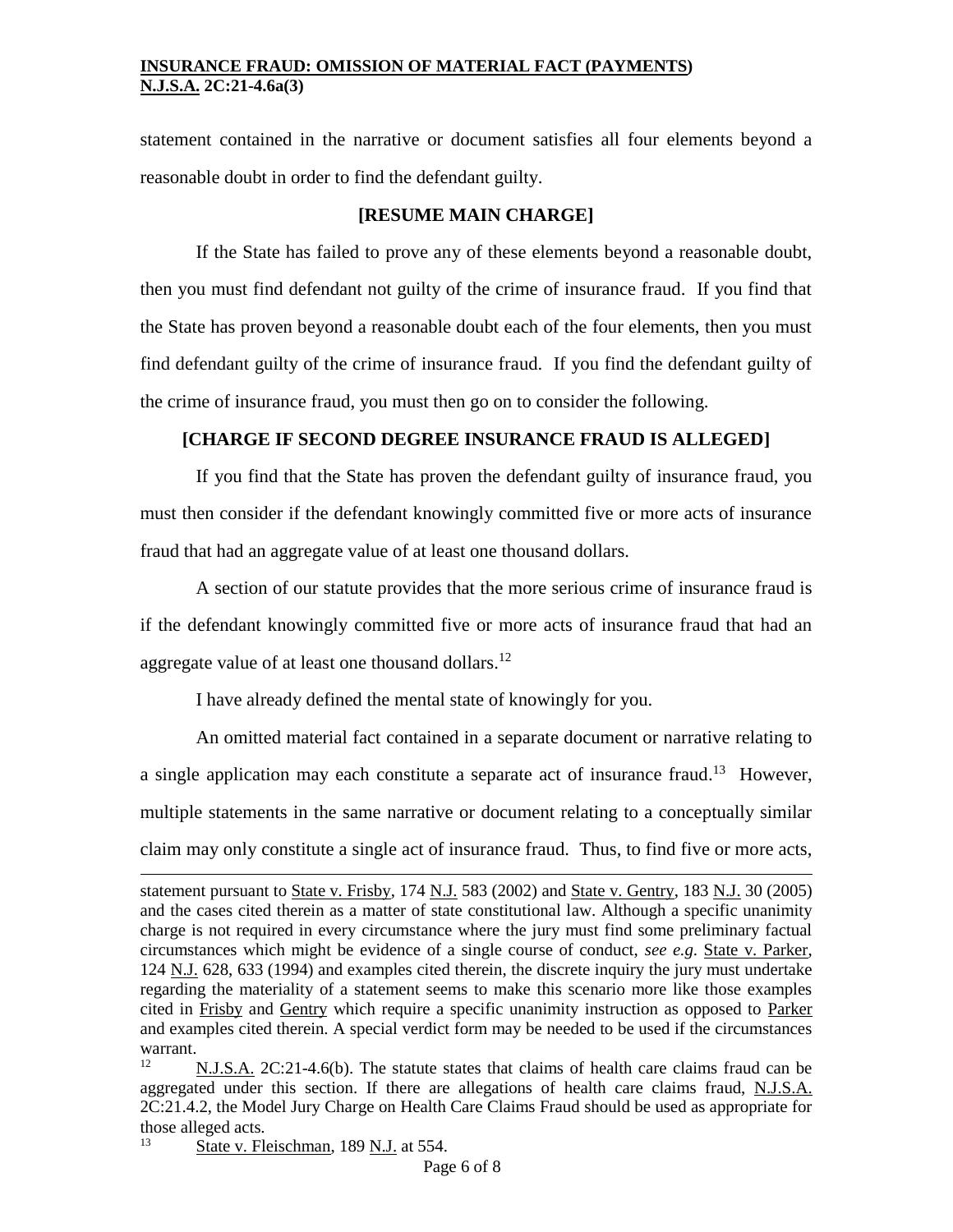you must find that the State has proven beyond a reasonable doubt, that the defendant knowingly made false, fictitious, fraudulent or misleading statements or omitted a material fact or caused to have omitted a material fact in five or more discrete documents or narratives. Statements relating to the same application that are contained in separate narratives or documents may constitute more than a single act, if the State has proven beyond a reasonable doubt that defendant submitted (caused to be submitted) (attempted<sup>14</sup> to submit)(attempted to cause to be submitted) the particular statement (as part of) (in connection with)(in support of)(in opposition to) a payment made or to be made in accordance with the terms of an insurance policy or premium finance transaction.

### **[CHARGE IF APPROPRIATE]**

For example, if a document omitted a particular illness history and omitted the number of claims previously made by an insured, that would still constitute only a single act of insurance fraud. If, however, the omitted fact of the illness history was made in one document, and the number of claims previously made was omitted in another document, even if the statements were made in connection with the same payment, that would constitute separate acts of insurance fraud.<sup>15</sup>

#### **[RESUME MAIN CHARGE]**

The State must also prove beyond a reasonable doubt that the total value of the property, services or other benefit wrongfully obtained or sought to be obtained was \$1,000 or more.

In summary, if you find that the State has failed to prove any of the elements of the crime of Insurance Fraud, you must find the defendant not guilty. If you find the State has proven beyond a reasonable doubt all of the elements of insurance fraud, and the State has proven beyond a reasonable doubt that the defendant committed five or

l

<sup>&</sup>lt;sup>14</sup> If attempt is charged, the jury should be instructed from the Model Jury Charge, Attempt N.J.S.A. 2C:5-1, as attempt requires a purposeful mental state.

The trial court should not charge similar examples which mirror the acts alleged in the indictment. The examples above should be changed if that occurs.